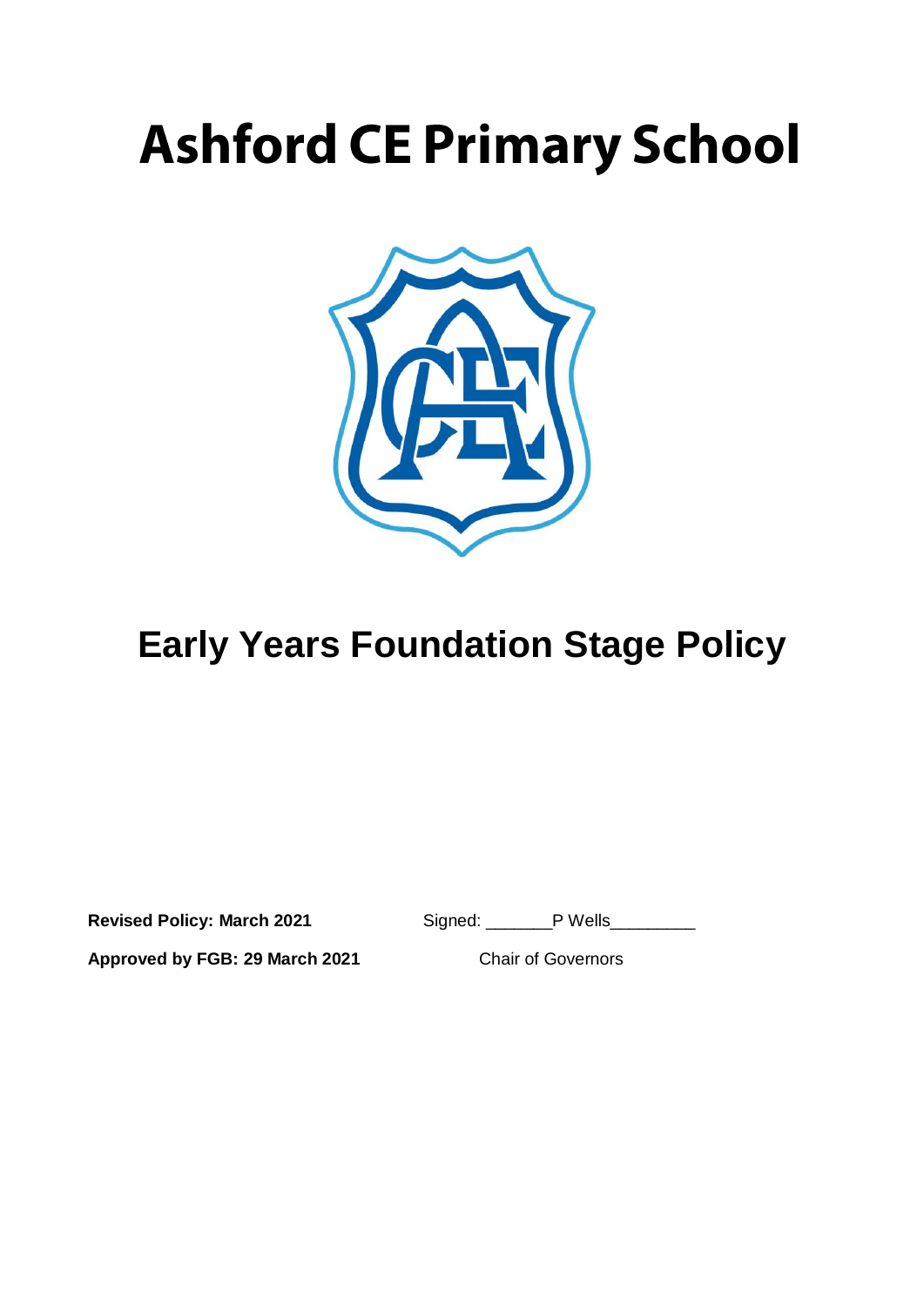### **Early Years Foundation Stage Policy**

#### **Our School Vision**

We are a caring Christian community where everyone adopts an "I can" attitude; everyone feels valued, safe and loved by God. We celebrate our God-given individuality, achievements and talents and we aspire, with God's help, to become the best that we can be. We believe that each one of us has the ability to achieve our highest potential, living and learning in the fullness of God.

I can do all things through Christ who gives me strength.

*Philippians 4v13*

#### **Introduction**

The Early Years Foundation Stage (EYFS) applies to children from birth to the end of the Reception year. At Ashford CE Primary School children generally join the Reception class in the September following their fourth birthday (Please see the admissions policy regarding deferred entry).

We aim to ensure that the children at our school are provided with high quality learning experiences that lead to a consistently high level of pupil achievement. We strive to provide our children with an education that is both enjoyable and inspirational; it is tailored to the children's needs and interests, providing them with a skill set that will make them a life-long learner. We ensure that our curriculum is memorable and relevant. Through our planning, engagement with children, creative use of resources and personnel, professional development and training, we aim to make learning and teaching at Ashford CE Primary School of a consistently high standard.

#### **Admissions and Induction**

Please see school admissions policy for details of entry criteria and pattern of school entry.

Induction includes:

- Visit to the school by the parent and child in the term before the child starts school.
- Home visit carried out by the child's teacher and teaching assistant.
- Information meeting for new parents during the term before the child starts school;
- Staggered admission dates allowing children to start in a smaller group;
- Shorter sessions when children start and gradual introduction of lunchtime to allow children to adjust to the school environment.

#### **Aims for the Early Years Foundation Stage**

Our vision for Reception at Ashford C of E is that our children will become confident, independent learners. They will be motivated; taking risks and demonstrating resilience in their learning. They will become curious and active learners who take pride in all they achieve.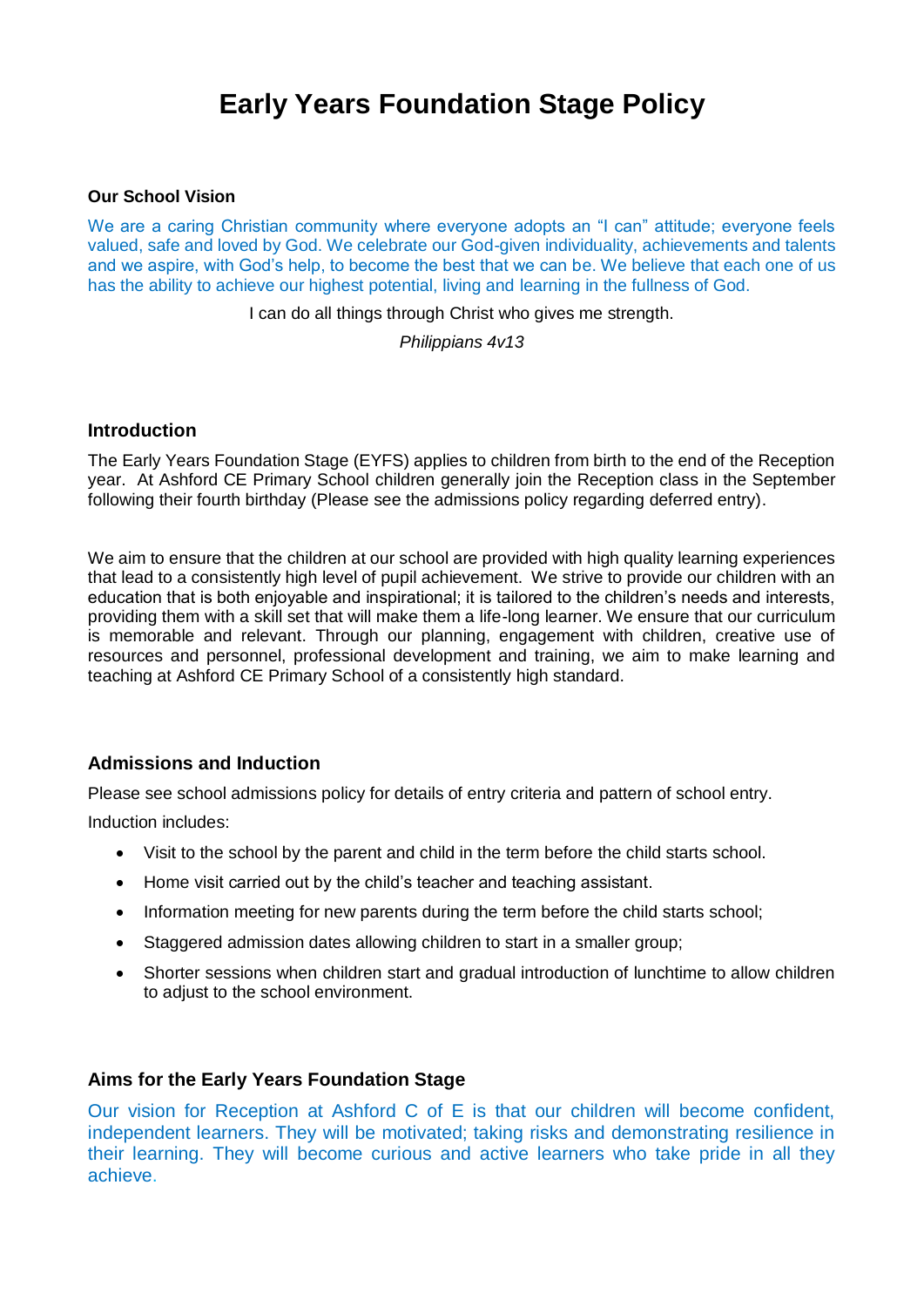The Reception classes at Ashford CE Primary School aim to provide a broad, balanced, differentiated curriculum which addresses the children's social, emotional, physical, intellectual, moral, spiritual and cultural development within a safe, secure and stimulating environment.

We believe that childhood is a time of play, and through play we discover the excitement of learning, the reward of achievement, and acquire our life skills. The EYFS setting, with its bright, colourful, well planned and stimulating environment, encourages the children in the development of skills, attitudes and understanding that will help them to live full satisfying lives and become confident, active members of a diverse constantly changing society.

It is through this process that children will work towards achieving the Early Learning Goals (ELGs) at the end of the year.

We aim:

- To make the child's first experience of school happy, positive and fun.
- To provide a safe, stimulating and welcoming environment in which children can continue their overall development.
- To ensure that all children feel valued and secure in the Foundation Stage setting with positive relationships between parents and staff.
- To provide a wide range of opportunities to motivate and support children and help them to learn effectively.
- To promote independence by offering the children the freedom and flexibility to take responsibility and make choices.
- To implement key strategies from The Early Years Foundation Stage curriculum covering care, learning and development.

#### **Objectives**

- To have a minimum adult to child ratio of 1:15 in Reception.
- To engage in children's play and provide positive adult models of language to support communication skills.
- To listen to children and provide opportunities for them to express feelings, opinions and ideas.
- To monitor children's progress through ongoing observation and adult initiated activities in order to plan future learning to meet children's needs.
- To promote gender and cultural diversity through positive role models and choice of resources.

#### **Organisation**

Each Reception class is staffed with one teacher and a teaching assistant. Children can access learning in their Reception class and the outside areas. The areas of learning spread across the entire space with children making independent choices. All staff work across the learning environment and contribute to planning and assessment for all children. Staff with Paediatric first aid qualifications are always available within the Infants and office.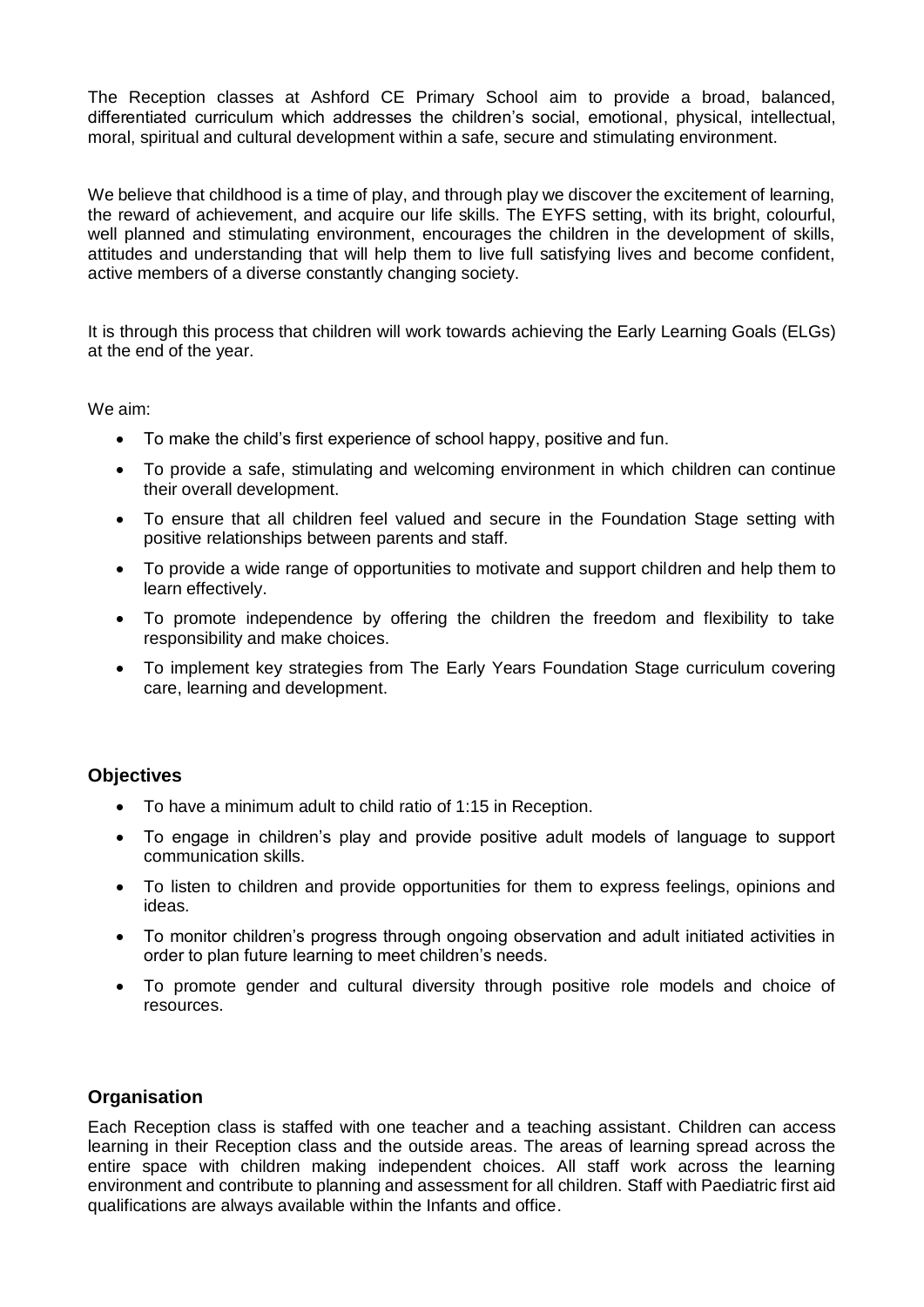The Early Years Team meets weekly to plan their developmentally appropriate curriculum.

#### **Teaching and Learning**

We plan an exciting and challenging curriculum based on our observation of children's needs, interests and stages of development across the seven areas of learning to enable the children to achieve and exceed the Early Learning Goals.

All the seven areas of learning and development are important and inter-connected.

Three areas are particularly crucial for igniting children's curiosity and enthusiasm for learning, and for building their capacity to learn, form relationships and thrive.

These three areas are the **prime** areas:

**Communication and Language**

**Physical Development**

#### **Personal, Social and Emotional Development**

Children are also supported through the four **specific** areas, through which the three prime areas are strengthened and applied.

The **specific** areas are: **Literacy Mathematics Understanding the World Expressive Arts and Design**

Children are provided with a range of rich, meaningful first-hand experiences in which they explore, think creatively and are active. We aim to develop and foster positive attitudes towards learning, confidence, communication and physical development.

As a team, we write long term plans based on a series of themes each of which offers experiences in all seven areas. These plans, alongside our observations, then inform our short-term weekly planning which remains flexible for unplanned circumstances or children's responses.

Children have opportunities to learn as a whole group and also in smaller groups as determined by their learning needs. We use Little Wandle Letters and Sounds Revised to teach a daily phonics lesson. Children access differentiated reading practice sessions 3 times per week, using decodable books linked to their phonics knowledge. Maths is taught daily using the White Rose materials to guide our planning and teaching.

The curriculum is delivered using a play-based approach as outlined by the EYFS.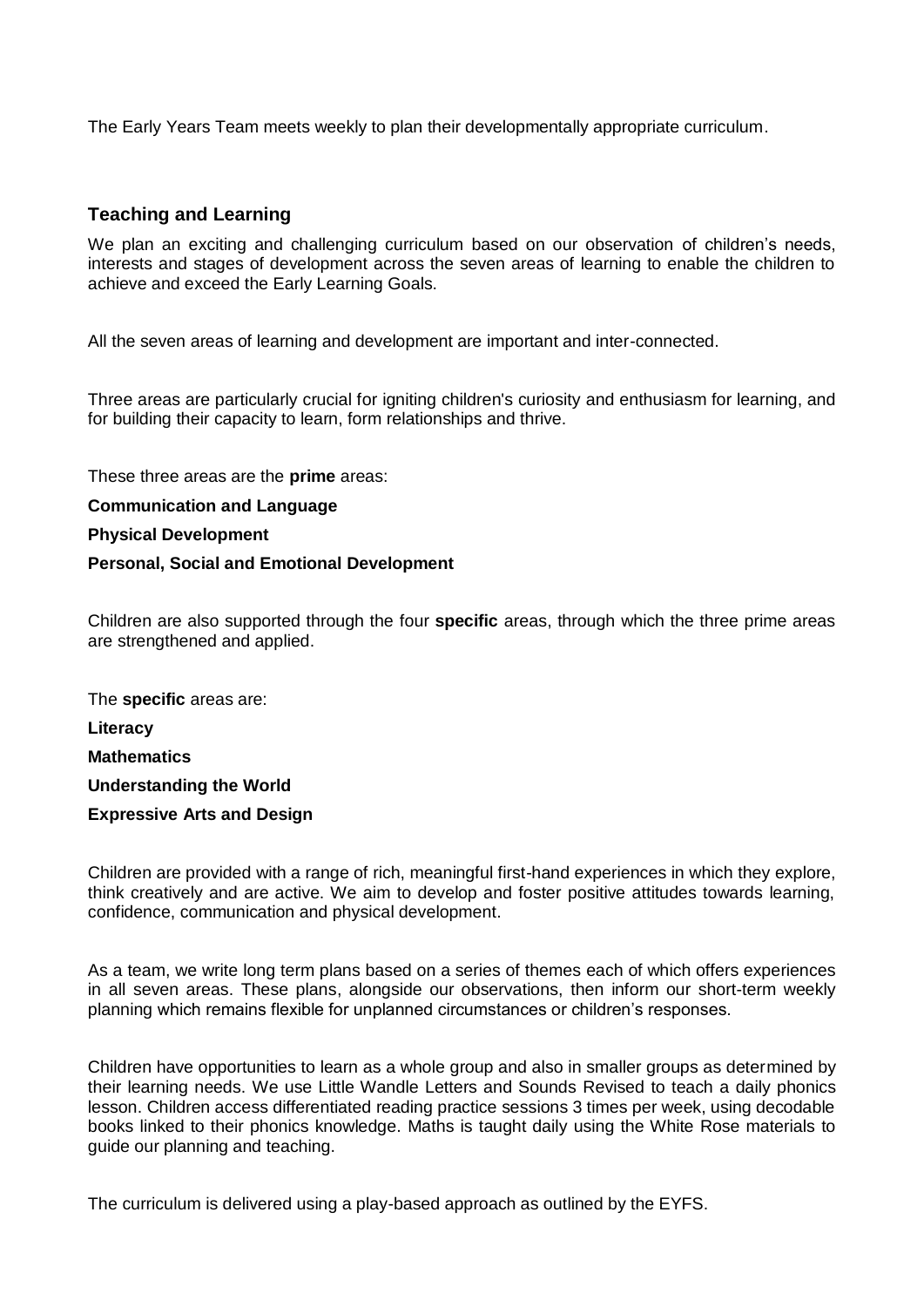'Play is essential for children's development, building their confidence as they learn to explore, relate to others, set their own goals and solve problems. Children learn by leading their own play, and by taking part in play which is guided by adults.' **Section 1.14 Statutory Framework for EYFS** 

We plan a balance between children having time and space to engage in their own child-initiated activities and those that are planned by the adults. During children's play, adults will observe and interact in a timely way to stretch and challenge children further.

In planning and guiding children's activities, we reflect as practitioners on the different ways that children learn and reflect these in our practice.

#### **Play**

Through play our children explore and develop learning experiences which help them make sense of the world. They practise and build up ideas and learn how to control themselves and understand the need for rules. They have the opportunity to think creatively alongside other children as well as on their own. They communicate with others as they investigate and solve problems. They have the opportunity to express fears or relive anxious experiences in controlled and safe situations. We deliver learning for all of the areas through planned purposeful play and learning experiences with a balance of adult led and child initiated activities.

The children have free flow access to the outdoor learning environment where there is at least one adult. The adult's role is to supervise and facilitate play. Outdoor learning is planned to link with indoor learning activities but there is a greater emphasis on gross motor activities.

#### **Planning and Assessment**

Observation, assessment and evaluation are planned for and used throughout the year to inform planning that will allow the children to succeed in their next steps of learning and ensure that each child's differing needs are met. Half-termly themes are based on the seven areas of learning that make up the EYFS curriculum including appropriate skills. Assessment is based around ongoing observation and the recording of progress towards the 17 Early Learning Goals.

In line with whole school methodology, Assessment for Learning (AFL) is part of EYFS practice.

Assessment opportunities include:

- All observations, assessments and recording are an integral part of teaching, as they inform future planning for children's needs and development;
- Careful observation carried out whilst children are engaged in child initiated activity/play, in order to gain an insight into children's level of understanding related to specific skills and concepts;
- Observations carried out during focused group work/whole class teaching in order to assess children's level of understanding related to specific skills and concepts;
- Informal observation both in the background and whilst participating with children;
- Discussions with children about their interests and their learning;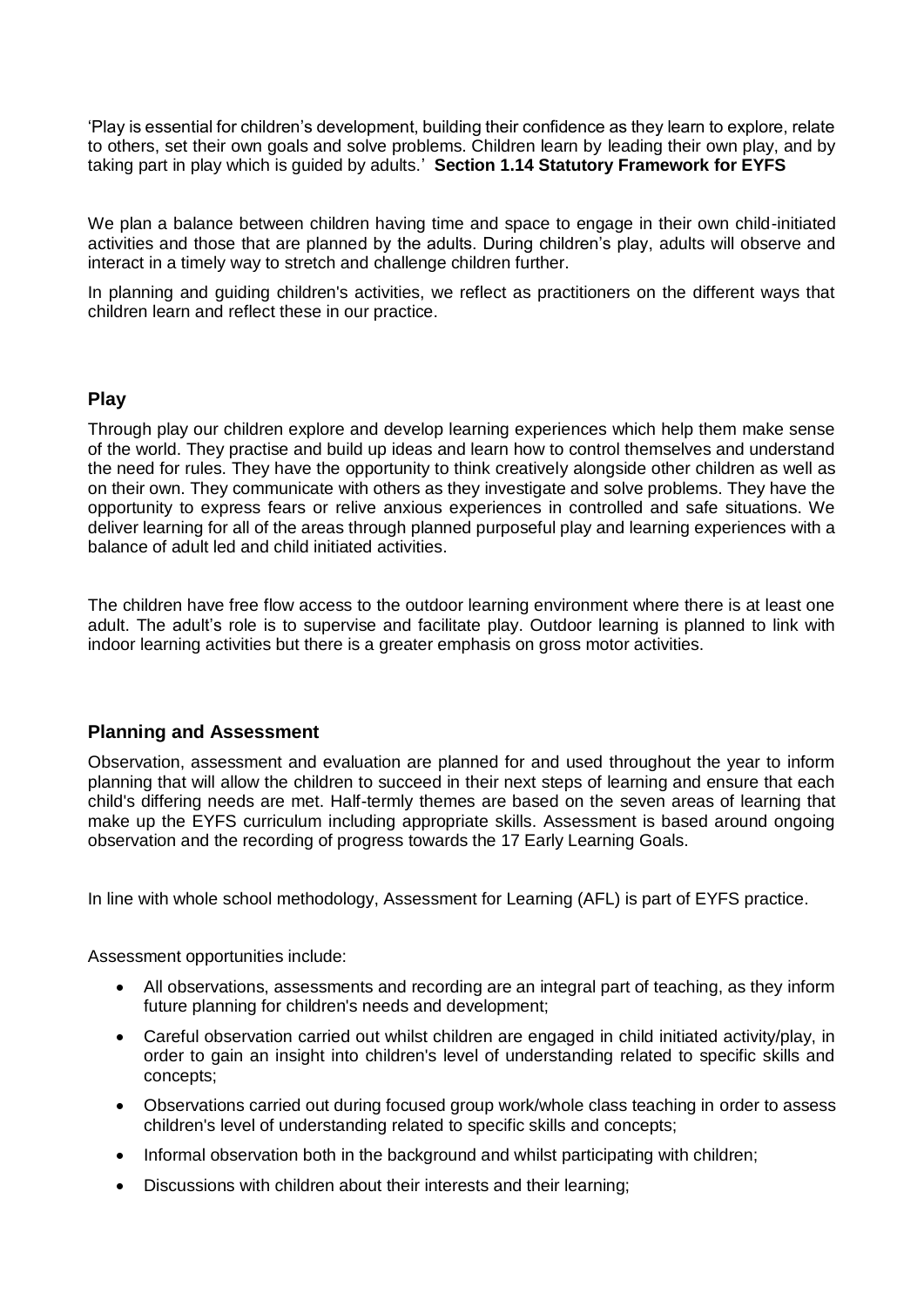- Baseline assessments of key skills and aptitudes on entry using the national Reception Baseline Assessment (RBA)
- Ongoing recording of progress using the child's individual online Tapestry learning journal which parents are able to view and contribute to.
- Half termly on track assessment to ensure children are meeting milestones throughout the year and are therefore on track to achieve the ELG at the end of Reception.
- Half termly assessment of phonics knowledge which is recorded using the Little Wandle online assessment system.
- Exchange of information with parents at parent teacher meetings providing a two-way process where teachers and parents share their understanding of a child;
- Pupil progress meetings with the Senior Leadership Team;
- Annual school report relating to the EYFS goals;
- Information is gathered from the previous setting initially and at the end of the Reception year each child's progress is discussed with the receiving teacher;
- Information from parents and discussions with the teacher;
- The Deputy Headteacher works with other leaders and the Year 1 teachers to assist transition and planning for each child;
- Participation in moderation internally and with other schools.

#### **Parents as Partners and the wider context**

We strive to create and maintain partnership with parents and carers as we recognise that together we can have a significant impact on a child's learning. We welcome and actively encourage parents to participate confidently in their child's education and care. We recognise the need for a secure and happy transition from home to school and organise the classroom routines accordingly.

We believe that home support is vital in furthering the development of the individual child. We aim to build good relationships with parents and carers by keeping them informed about the life of the school and their child's progress; ways in which we aim to do this include:

- Discussions with Headteacher and EYFS staff prior to seeking admission
- Open Evening /informal events for parents where staff explain routines and philosophy
- Home-school reading diaries
- Photographic displays to show parents what their children have been doing
- Newsletters
- Open door policy teachers available before and after school
- Parent and child induction programmes
- Open days
- Parents' evenings
- Sharing children's online Tapestry journal with parents
- Curriculum workshops for parents
- Parents encouraged to help in the classroom
- Parent Teacher Association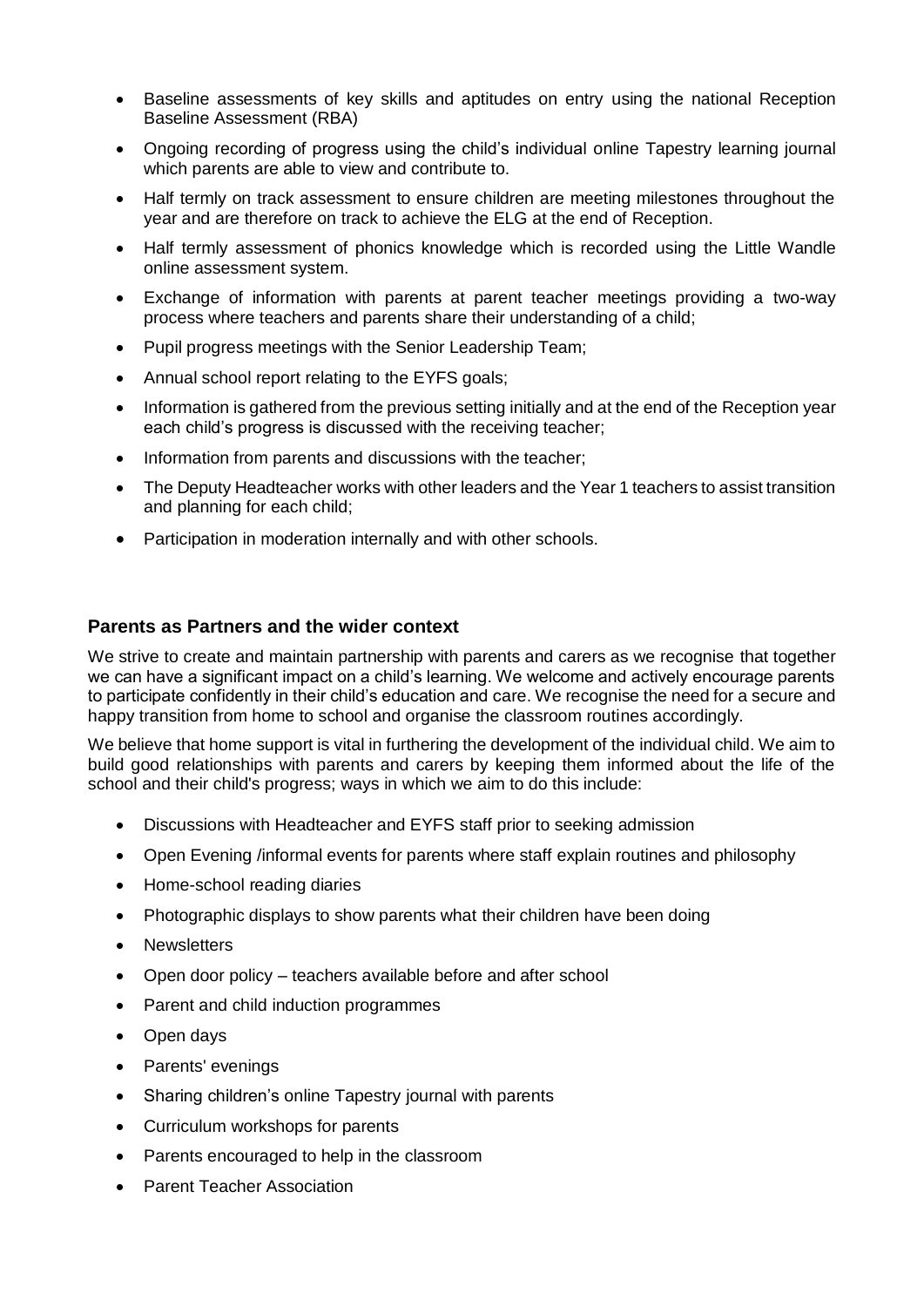• Interpreter provided where possible or introduction to a parent with the same language

Community links include liaison with previous EYFS settings, EYFS network meetings and regular communication with the school nurse, speech and language, occupational therapy services and children's centre. Close links to the church are valued highly and provide support to parents, especially for families who qualify for foundation admission places.

#### **Equal Opportunities**

All children and adults are valued, respected and enabled to develop a positive self-image, regardless of culture, gender, race, religion or disability. Our school policies promote equal opportunity inclusion and racial equality which permeate all aspects of the curriculum.

#### **Inclusion**

We value all our children as individuals, irrespective of their ethnicity, culture, religion, home language, background, ability or gender. We plan a curriculum that meet the needs of the individual child and support them at their own pace so that our children can achieve and even exceed the Early Learning Goals. We strongly believe that early identification of children with additional needs is crucial in enabling us to give the child the support that they need and in doing so, work closely with parents and outside agencies.

#### **Transitions**

Transitions are carefully planned for and time given to ensure continuity of learning. At any transition we acknowledge the child's needs and establish effective partnerships with those involved with the child and other settings, including nurseries and child minders. Children attend an introductory session to develop familiarity with the setting and school staff.

In the final term of Reception, the Year 1 teacher will meet with the Early Years staff and discuss each child's development against the Early Learning Goals in order to support a smooth transition to Year 1. This discussion helps the Year 1 teacher to plan an effective, responsive and appropriate curriculum that will meet the needs of all children.

#### **Leadership and Management**

The Deputy Headteacher is responsible for:

- Understanding the requirements of the EYFS statutory framework and practice guidance;
- Leading the EYFS team in preparing policy documents and curriculum plans when appropriate;
- Encouraging staff to provide effective learning opportunities for all pupils;
- Helping all colleagues to develop their expertise and understanding of the EYFS;
- Ensuring all school safeguarding procedures relating to intimate care, cameras, electronic devices, e-safety and child protection are followed and where appropriate a designated safeguarding lead is involved;